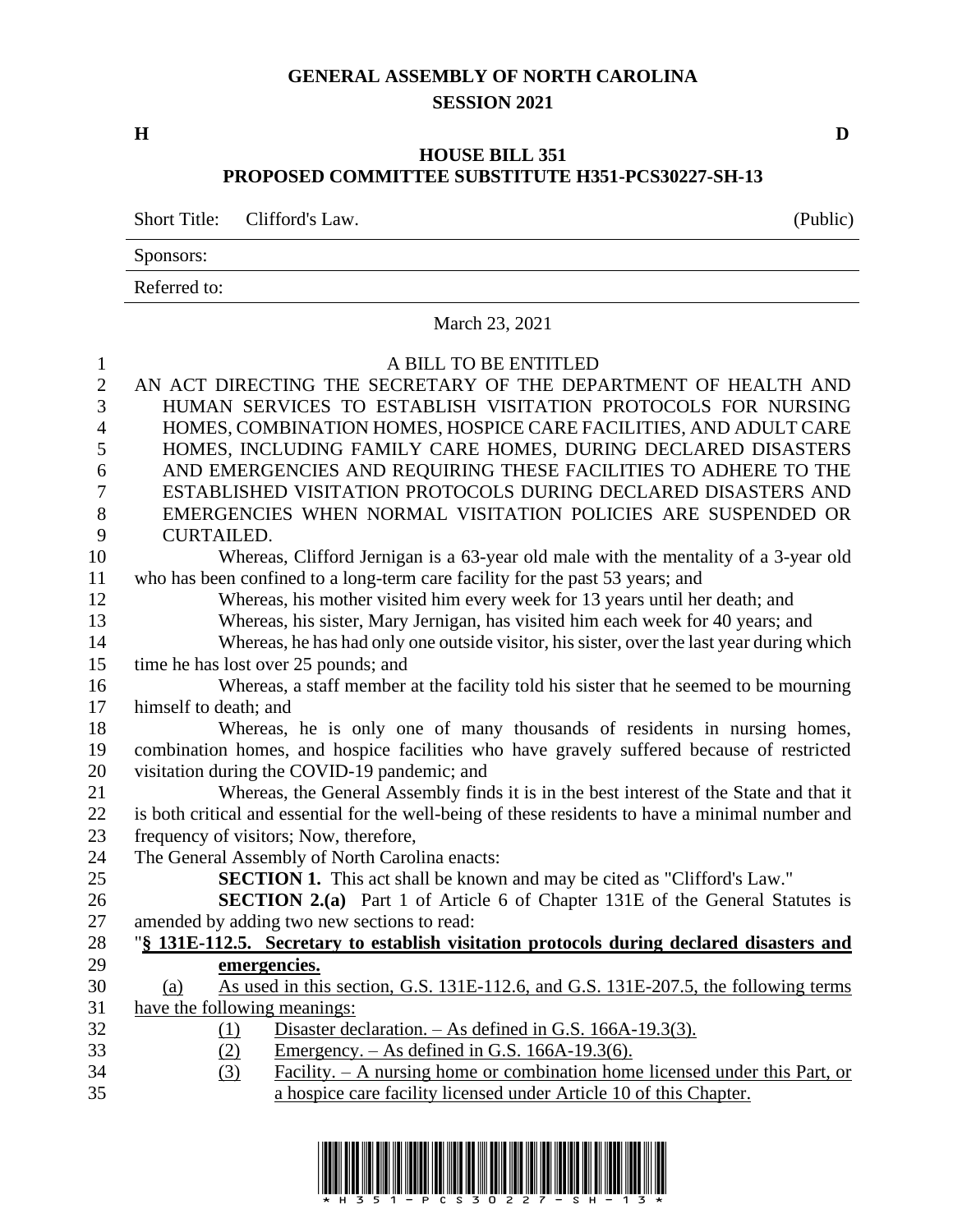|                                                               | <b>General Assembly Of North Carolina</b>                                                               | <b>Session 2021</b> |  |
|---------------------------------------------------------------|---------------------------------------------------------------------------------------------------------|---------------------|--|
| (4)                                                           | <u>Normal visitation policy. – The visitation policy that was in effect at a facility</u>               |                     |  |
|                                                               | on January 1, 2020.                                                                                     |                     |  |
| (b)                                                           | The Secretary shall, in consultation with licensed operators of nursing homes,                          |                     |  |
|                                                               | combination homes, and hospice care facilities, and any other stakeholders the Secretary deems          |                     |  |
|                                                               | relevant, establish visitation protocols for residents of these facilities that will become effective   |                     |  |
|                                                               | during a disaster declaration or emergency that results in the suspension or curtailment of a           |                     |  |
|                                                               | facility's normal visitation policy for any reason. The visitation protocols shall provide for at least |                     |  |
| the following:                                                |                                                                                                         |                     |  |
| (1)                                                           | Each resident shall have the right to designate one preapproved visitor and one                         |                     |  |
|                                                               | preapproved alternate visitor. The preapproved visitor, or if the preapproved                           |                     |  |
|                                                               | visitor is unavailable, the preapproved alternate visitor, shall be allowed to                          |                     |  |
|                                                               | visit the resident at least twice per month during any period of time during                            |                     |  |
|                                                               | which the facility's normal visitation policy is suspended or curtailed for any                         |                     |  |
|                                                               | reason during the declared disaster or emergency.                                                       |                     |  |
| (2)                                                           | Prior to admission, each facility shall explain and provide to each resident                            |                     |  |
|                                                               | written notification of the visitation protocols established by the Secretary                           |                     |  |
|                                                               | under this section.                                                                                     |                     |  |
| (3)                                                           | Visitation under these protocols shall be subject to the guidelines, conditions,                        |                     |  |
|                                                               | and limitations established by the facility as part of its normal visitation                            |                     |  |
|                                                               | policy.                                                                                                 |                     |  |
|                                                               | "§ 131E-112.6. Patient visitation rights for nursing home residents and combination home                |                     |  |
|                                                               | residents during a disaster declaration or emergency.                                                   |                     |  |
|                                                               | Notwithstanding any provision of this Part, Chapter 166A of the General Statutes, or any                |                     |  |
|                                                               | other provision of law to the contrary, the visitation protocols established by the Secretary under     |                     |  |
|                                                               | G.S. 131E-112.5 shall be in effect during any period of time when (i) there is a declared disaster      |                     |  |
|                                                               | or emergency and (ii) a nursing home or combination home licensed under this Part suspends or           |                     |  |
|                                                               | restricts the normal visitation policy for any reason."                                                 |                     |  |
|                                                               | <b>SECTION 2.(b)</b> By March 15, 2022, the Secretary of the Department of Health and                   |                     |  |
|                                                               | Human Services shall implement the visitation protocols described in G.S. 131E-112.5, as                |                     |  |
|                                                               | enacted by this act. At least 30 days prior to implementation of these visitation protocols, the        |                     |  |
|                                                               | Secretary shall submit a report summarizing the visitation protocols to the Chairs of the Joint         |                     |  |
| Legislative Oversight Committee on Health and Human Services. |                                                                                                         |                     |  |
|                                                               | SECTION 3. Article 10 of Chapter 131E of the General Statutes is amended by                             |                     |  |
| adding a new section to read:                                 |                                                                                                         |                     |  |
|                                                               | "§ 131E-207.5. Patient visitation rights for residents of hospice care facilities during a              |                     |  |
|                                                               | disaster declaration or emergency.                                                                      |                     |  |
|                                                               | Notwithstanding any provision of this Part, Chapter 166A of the General Statutes, or any                |                     |  |
|                                                               | other provision of law to the contrary, the visitation protocols established by the Secretary under     |                     |  |
|                                                               | G.S. 131E-112.5 shall be in effect during any period of time when (i) there is a declared disaster      |                     |  |
|                                                               | or emergency and (ii) a hospice care facility licensed under this Part suspends or restricts the        |                     |  |
|                                                               | normal visitation policy for any reason."                                                               |                     |  |
|                                                               | <b>SECTION 4.(a)</b> Article 1 of Chapter 131D of the General Statutes is amended by                    |                     |  |
| adding two new sections to read:                              |                                                                                                         |                     |  |
|                                                               | "\\$ 131D-7.1. Secretary to establish visitation protocols during declared disasters and                |                     |  |
| emergencies.                                                  |                                                                                                         |                     |  |
| (a)                                                           | As used in this section and in G.S. 131D-7.2, the following terms have the following                    |                     |  |
| meanings:                                                     |                                                                                                         |                     |  |
| (1)                                                           | Disaster declaration. $-$ As defined in G.S. 166A-19.3(3).                                              |                     |  |
| (2)                                                           | <u>Emergency. – As defined in G.S. 166A-19.3(6).</u>                                                    |                     |  |
| (3)                                                           | Facility. - An adult care home, including a family care home, licensed under                            |                     |  |
|                                                               | this Article.                                                                                           |                     |  |